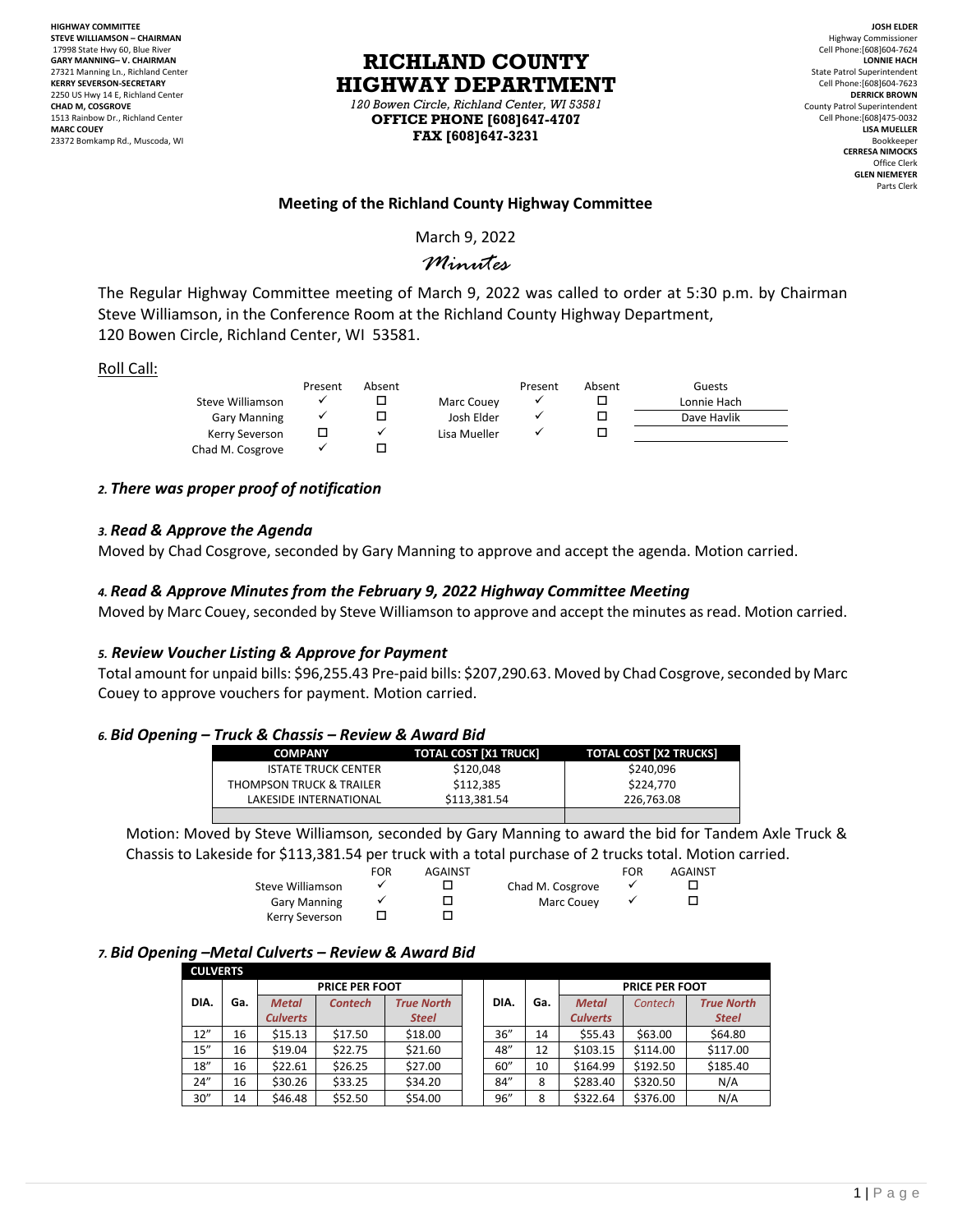| DIA. |                       | <b>BANDSIPRICE EACHI</b> |                         | <b>DIA</b> |                       | <b>END WALLS IPRICE EACHI</b> |                         |
|------|-----------------------|--------------------------|-------------------------|------------|-----------------------|-------------------------------|-------------------------|
|      | <b>Metal Culverts</b> | <b>Contech</b>           | <b>True North Steel</b> |            | <b>Metal Culverts</b> | <b>Contech</b>                | <b>True North Steel</b> |
| 12"  | \$22.70               | \$27.00                  | \$18.00                 | 12"        | \$72.70               | \$75.00                       | \$71.25                 |
| 15'' | \$28.56               | \$33.00                  | \$21.60                 | 15''       | \$92.45               | \$98.00                       | \$90.00                 |
| 18'' | \$33.92               | \$39.00                  | \$27.00                 | 18''       | \$119.75              | \$121.00                      | \$116.25                |
| 24'' | \$45.39               | \$50.00                  | \$34.20                 | 24''       | \$178.65              | \$185.00                      | \$181.25                |
| 30'' | \$69.72               | \$79.00                  | \$43.20                 | 30''       | \$305.95              | \$340.00                      | \$350.00                |
| 36'' | \$83.15               | \$95.00                  | \$52.20                 | 36''       | \$492.40              | \$545.00                      | \$486.25                |
| 48"  | \$154.73              | \$171.00                 | \$68.40                 | 48"        | \$1365.15             | \$1195.00                     | \$991.25                |
| 60'' | \$346.48              | \$380.00                 | \$88.20                 | 60''       | \$2518.45             | \$2131.00                     | \$1761.25               |
| 72"  | \$413.66              | \$460.00                 | \$106.20                | 72"        | \$2999.75             | \$2530.00                     | \$2098.75               |
| 84'' | \$595.14              | \$640.00                 | \$N/A                   | 84''       | \$3546.80             | \$3121.00                     | \$N/A                   |
| 96'' | \$677.54              | \$750.00                 | \$N/A                   | 96''       | \$4705.35             | \$4150.00                     | \$N/A                   |

Discussion: Sealed bids were opened and the Highway Committee took time to review and discuss the 3[three] received culvert bids.

Motion: Moved by Gary Manning*,* seconded by Marc Couey to award the culvert bid for delivered culverts, bands and end walls to Metal Culverts for 2022. Motion carried.

|                     | FOR | <b>AGAINST</b> |                  | FOR | <b>AGAINST</b> |
|---------------------|-----|----------------|------------------|-----|----------------|
| Steve Williamson    |     |                | Chad M. Cosgrove |     |                |
| <b>Gary Manning</b> |     |                | Marc Couev       |     |                |
| Kerry Severson      |     |                |                  |     |                |

# *8. Workforce – Mechanic Position – Evaluate & Discuss*

Discussion: The Highway Committee discussed that the Mechanic position will have to be advertised a minimum of 2[two] weeks.

Motion: Moved by Marc Couey*,* seconded by Gary Manning to move forward with advertising and starting the hiring process for a new mechanic. Motion carried.

|                     | FOR | <b>AGAINST</b> |                  | FOR | <b>AGAINST</b> |
|---------------------|-----|----------------|------------------|-----|----------------|
| Steve Williamson    |     |                | Chad M. Cosgrove |     |                |
| <b>Gary Manning</b> |     |                | Marc Couev       |     |                |
| Kerry Severson      |     |                |                  |     |                |

# *9. Equipment – Tractor Rentals – Update & Discussion*

Discussion: The Highway Committee was informed of the current difficult situation of finding vendors that are willing to rent tractors at this point in time.

#### *10. Infrastructure Bill – Update & Discussion*

Discussion: The Highway Commissioner informed the Highway Committee that he will be attending a workshop online tomorrow, March 10<sup>th</sup>. The Highway Committee was updated that the infrastructure bill does not include engineering cost or land acquisitions.

#### *11. Committee – Structuring - Discussion*

Discussion: This agenda item will be tabled and discussed at a future date. Currently it is still in the works and at this time the details are still unclear.

#### *12. Employee Status – Approve Probationary Status to Full-Time Status of Shop Foreman*

Motion: Moved by Marc Couey*,* seconded by Kerry Severson to approve probationary status to full-time status of Dave Havlik, Shop Foreman. Motion carried.

|                     | FOR | <b>AGAINST</b> |                                  | <b>FOR</b> | AGAINST |
|---------------------|-----|----------------|----------------------------------|------------|---------|
| Steve Williamson    |     |                | Chad M. Cosgrove                 |            |         |
| <b>Gary Manning</b> |     |                | Marc Couev                       |            |         |
| Kerry Severson      |     |                | [Kerry now present $@6:18$ p.m.] |            |         |

#### **13.** *Commissioner's report*

- *a. State-* State crews are currently brushing and patching, as well as maintaining winter readiness.
- *b. County-* County crews have also been maintaining winter readiness as well as brushing, patching and looking into purchasing a chipper. [Not purchasing at this time]